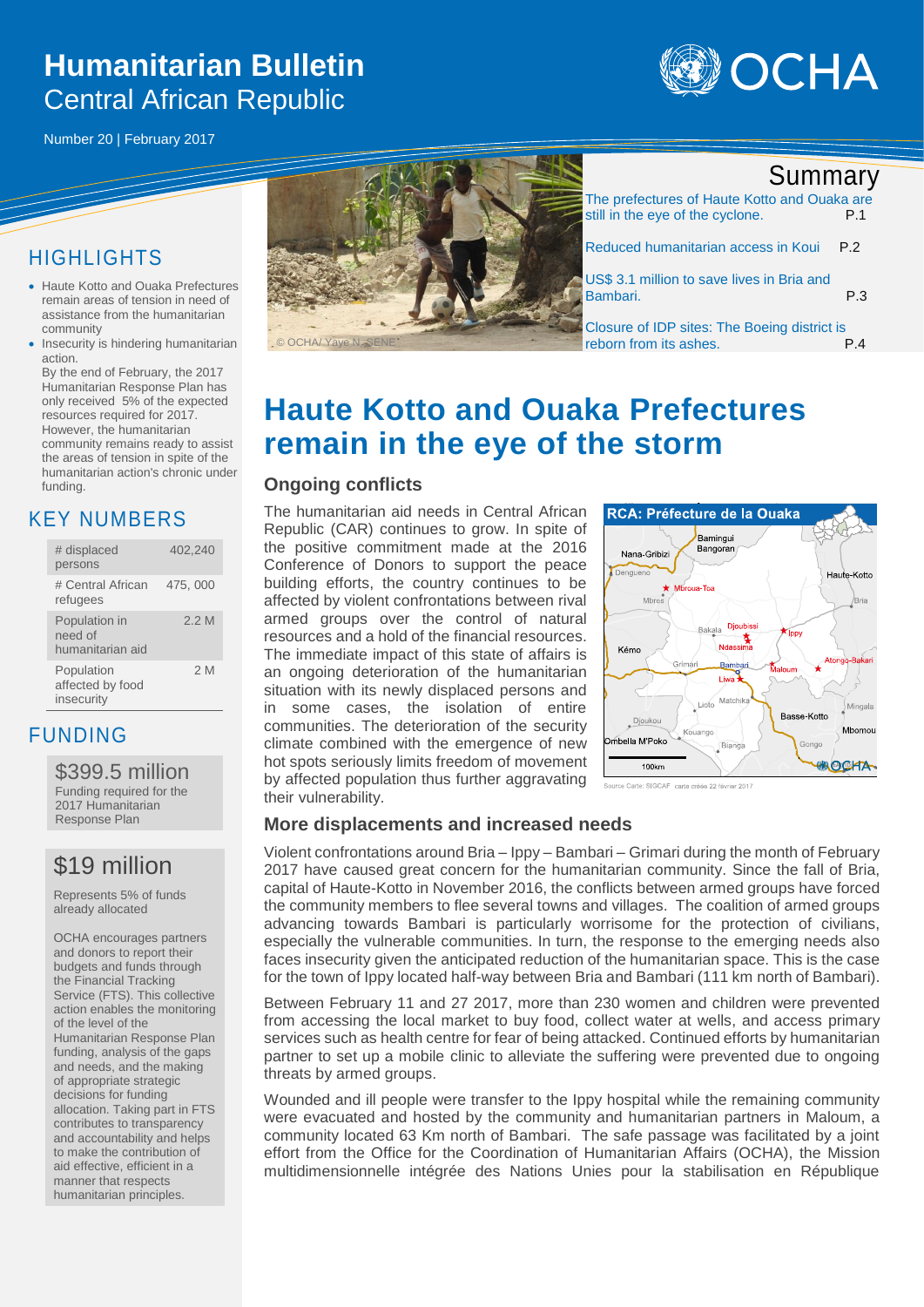centrafricaine (MINUSCA) and humanitarian partners partnered with local authorities and community leaders. plan underway in Maloum. It is important to note that this new caseload adds to the burden of the host community in Maloum who already supports 4,063 newly displaced persons. This forced movement is the direct consequence of the armed conflicts in Haute-Kotto, Basse Kotto and Ouaka (Ndjoubissi, Ndassima, Ippy, Mbroutchou and Atongo-Bakari).

#### **Security is our highest concern**

The rumour of an imminent battle to take over Bambari caused a degree of anguish among the population. The fear persists even though leaders of the armed groups have left Bambari following an ultimatum by the MINUSCA. As a result, businesses remained closed for several days until the situation in Bambari stabilises. In keeping with its mandate to protect civilians, the MINUSCA increased its presence in the region with a focus on maintaining security in the town of Bambari. In parallel, humanitarian actors monitored the situation of more than 50,000 displaced persons hosted in spontaneous camps and by the host community estimated at 160,000 inhabitants. An open conflict in the city of Bambari could further displace and increase the level of vulnerability of the affected population. OCHA in partnership humanitarian actors successfully advocated to prevent a degradation of armed violence, respect of International Humanitarian Law (IHL) and humanitarian principles. It highlighted the need for the freedom of movement allowing the affected population to access aid and the humanitarian actors to access beneficiaries as well as ensuring the protection of civilian regardless of their ethnicity, religion or political affiliation.

## **US \$3.1 million needed to save lives in Bria and Bambari**

#### **The Central African Republic still has serious humanitarian needs**

The emergency Humanitarian Fund (HF) reserve for the CAR allocate funding based on a special appeal launched in January 2017. The amount of \$3.1 million US arrived at a time marked by increased unrest, growing humanitarian needs and unprecedented underfinancing of humanitarian action.

The recent crises have led to a large number of people being displaced in Bria and in Bambari. The humanitarian community was able to respond quickly to the needs that are most urgent. However, there are still other needs that must be met. These have not been covered by the fund allocated by the HF, and neither by the allocation of the six million dollars of the Central Emergency Response Fund (CERF). The CERF also contributed to food assistance for the populations of Bria, Bambari and Kaga-Bandoro.



©OCHA / Ali Abdelrahman Abdelmoula Dawoud. Bria, Haute Kotto Prefecture, CAR (25 February 2017) – A view of the foods available on the market in Bria.

#### **An allocation to implement minimum contingent capacities**

The allocation of \$3.1 million of the HF will allow the most urgent and critical needs to be covered to "save lives" in Bambari and Bria.

Seven projects were identified to support coordination and camp management, and deliver basic services such as non-food items, water, hygiene and sanitation, shelter, health, and protection.

Furthermore, the HF allocation supported the establishment of a logistics hub for humanitarians in Bambari. This initiative is intended to provide logistical services to the humanitarian community while it is responding to the crisis in Bria and Bambari. The hub also includes the establishment of a  $240m^2$  WikHall, in addition to the 130 m<sup>2</sup> PAM hangar for storing humanitarian aid.

*"It is intolerable for civilians to bear the brunt of the conflicts between armed groups", stated the Humanitarian Coordinator in a February 22 press release on the protection of civilian.*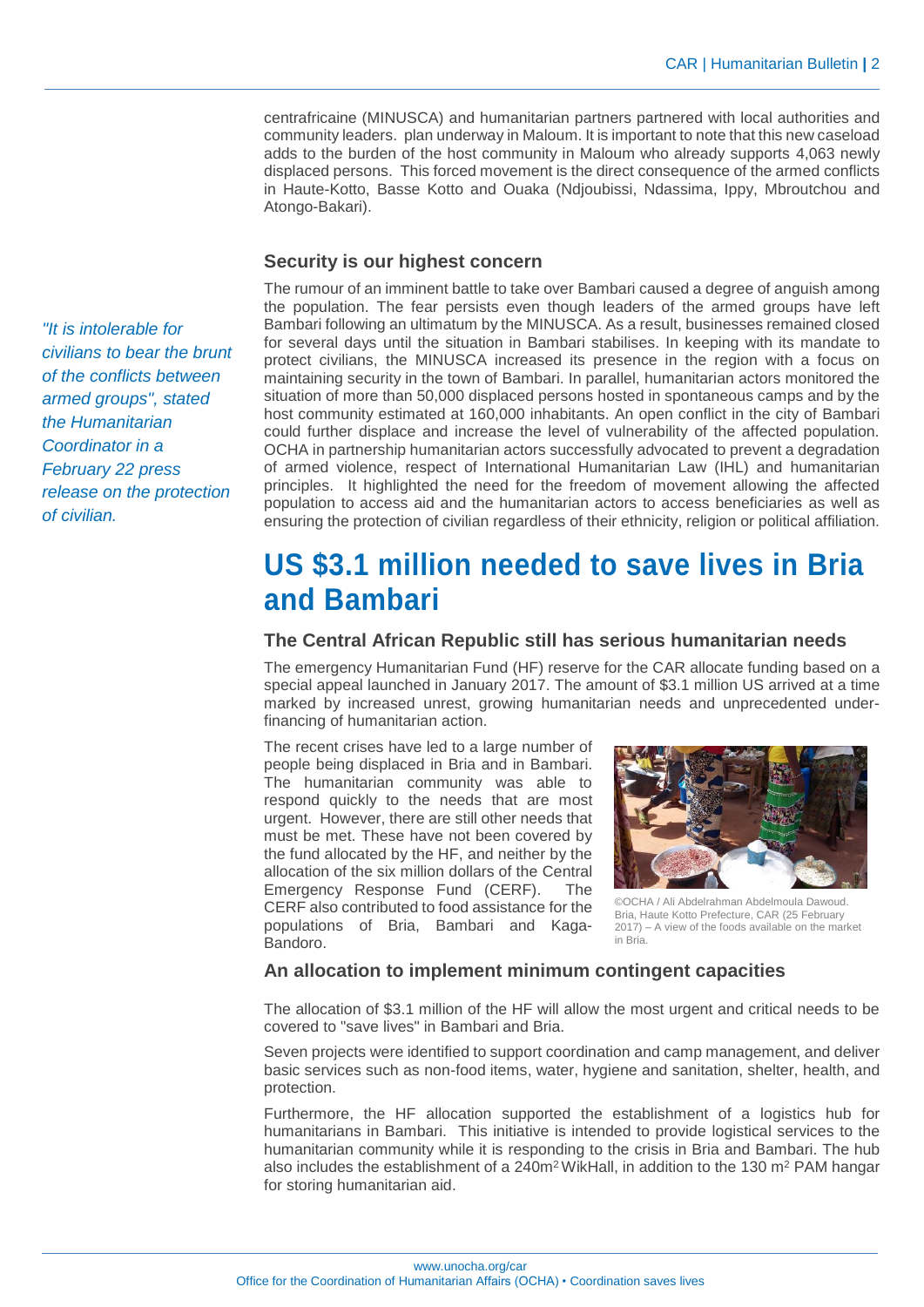Hence HF allocation will enable humanitarian actors to provide a comprehensive multisectorial response.

The services also include the free transport of humanitarian supplies from Bambari to other areas of the Ouaka and Haute Kotto Prefectures.

It is worth mentioning that during the last three years, funding for the humanitarian action was at its lowest level in 2016 with the Humanitarian Response Plan (HRP) financed at 36.2%. At the same time, the needs continue to grow.

The HRP funding for 2017 is US \$399.5 million. OCHA encourages partners and donors to report their funding by using the Financial Tracking Service (FTS- http://fts.unocha.org; fts@un.org). This collective reporting makes it easier to monitor the level of the Plan's financing, analyze the gaps and needs and to make appropriate strategic decisions on funding allocations.

## **Focus on gender-based violence in Bambari**

At the height of armed violence and confrontations between communities in Bambari and in the CAR, an increase in the number of rapes, massive displacements of women and girls, an increased number of unaccompanied children and degrading acts between women and men of the same family has been reported.

According to the Gender-Based Violence Information Management System (GBVIMS), 11,110 cases of gender-based violence were reported in 2016, including 2,313 cases of sexual violence. An estimated 1,666 rape cases were reported for the period from January to October 2016, representing 17% of the violence cases. However, these numbers are largely under-reported because of the difficulty in obtaining an accurate number of cases of violence and the risk of stigmatizing the victims. During this last crisis, Bambari has not been spared.

#### **The common theme of the displaced women in Bambari**

Women affected by high levels of conflict in the countryside left everything behind and sought protection in Bambari. They bare marks of the traumatic events that forced them to flee their home. Such is the case for Violette and Sakina (not their real name). Violette and her new born sister witnessed the killing of their mom. They are now hosted by the Sisters of Notre Dame's parish. Sakina loss of husband and is hosted by the community in Bambari and receives support from a women's organization. Violence is the thread running through the stories of these women.

#### **Violence follows them to the displacement sites**

Displaced camps offer a space for affected women to live and do trade. In spite of the violence they have suffered, they try to live a normal life. However, displaced camps does not necessarily guaranty that women and their children are protected. Gender based violence including rape and harassment continue to occur even. Single household are particularly vulnerable to these abuses. They are also facing serious challenges when building their shelters.

*From January to October 2016, 9,643 cases of gender-based violence were recorded. 86%, or 8,312 of them were violence against women which included 1,666 rapes.*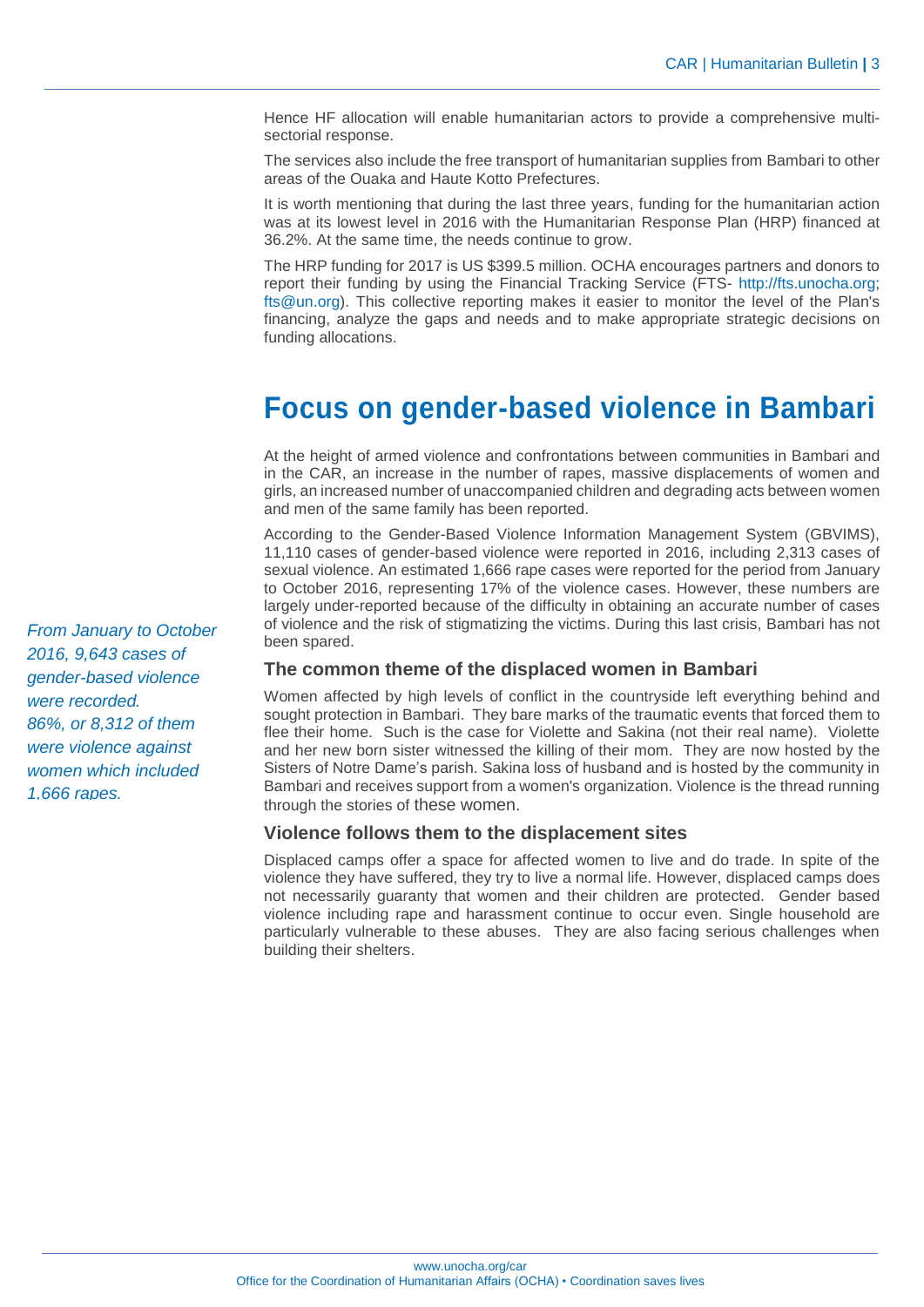## **Humanitarian access is reduced in Koui**

**What happens to displaced families?**



The humanitarian situation prevailing in the Ouaka and Haute Kotto Prefectures is overshadowing the one in the Ouham-Pendé Prefecture. Since the forced displacement of the population in Koui on the 26 September 2016, 15,000 people have taken refuge in Bocaranga. Many more are hiding in the bush deprived of any humanitarian assistance. The ongoing conflicts between armed groups in the sub-Prefectures of Koui, Bocaranga and Ngaoundaye are keeping the population in displacement sites in the area. The

tension among these groups has prevented all humanitarian access in Koui since the end of September.

#### **Heading towards the disappearance of humanitarian space**

This situation described above is a clear example of how the humanitarian space can shrink when there is ongoing insecurity. Since September 2016, nearly all attempts to gain access to Koui by humanitarian workers have been prevented by armed men.

Only one international NGO was able to get access in mid-December 2016 after much negotiation and for a very limited time. This prevented them from carrying out an assessment of the humanitarian situation. The gaps in humanitarian aid created by the armed groups is such that the response has been reduced to a small part of Koui.

During the latter part of 2016, several NGOs in Bocaranga temporarily suspended their activities due to insecurity. Up to now, OCHA has been advocating to armed groups for humanitarian access have not succeeded in gaining unconditional access to the population in need.

#### **The challenge of protecting civilians**

Civilians are victims of attacks and reprisals by armed groups. For example, on 3 February, an attack on Bocaranga led to dozens of civilians' deaths and many wounded. Violence does not spare humanitarians. During that crisis, one of the humanitarian partner bases was ravaged and burned down. More than 18,000 displaced Bocaranga residents hiding in the bush and surroundings had to remain there following rumors of further attacks by armed groups. Nevertheless, humanitarian workers were able to bring an emergency response to the those in need, with medical care, access to water, hygiene and sanitation, as well as food and nutritional security.

# **Closure of displacement sites: Boeing rises from its ashes**

Prior to 2013, the Boeing district, located in the Bimbo commune between the M'Poko international airport and the PK5 district in the 3rd Arrondissement was the breadbasket of the capital. Agriculture was the main activity in the area. Fields extended to the end the space separating Boeing from the M'Poko airport. Small traders sold vegetables and various food products to the community and traders in Bangui's central market.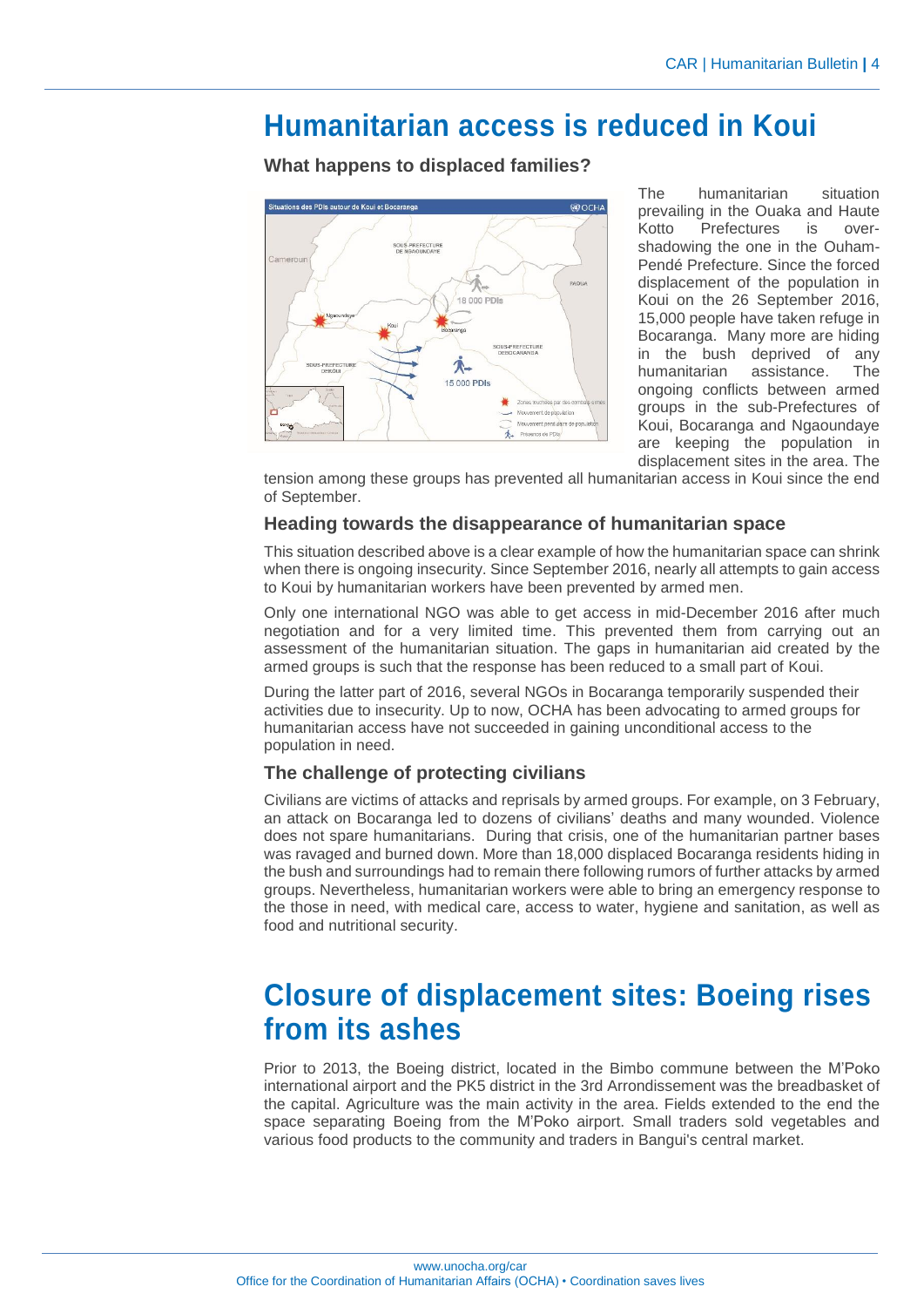With outbreak of the armed conflict in 2013, the greenbelt of Bangui became the support base for the armed groups. After several bloody conflicts, the district was more than 80% destroyed. Houses were burned to the ground and others completely destroyed by successive pillaging. To save their lives, thousands of these suburban residents had no choice but to flee to the M'Poko displacement site.

In December 2016, as a response to the "Home for Christmas" initiative, more than 900 people decided to return to their old neighbourhood after spending three years on the M'Poko site. Although returning home is meant to be a happy event, everything must be rebuilt, from homes to roads and other infrastructure.

In Boeing, men and women look for ways to earn a living. Victorine and her family came back home to Boeing after being displaced at the M'Poko site. With the help of the NGO ACTED, she was able to have her two room house built. In front of her house, she tries to make ends meet by selling spices and condiments. She also makes and sells homemade liquor.



OCHA/Yaye N. SENE. Boeing. Bimbo Commune Ombella M'Poko Prefecture, CAR (17 February 2017) – Victorine sells condiments and homemade liquor in front of her house still under construction.

Further down the block Pierre, a young man who is severely disabled, established a stall to sell some basic products. A few days prior, (6 February), the death of an armed group leader in the surrounding neighbourhood of PK5 created panic in Boeing. Pierre tells of the impact of that insecurity on his business. "Before that happened, I used to make between 3,000 and 4,000 FCFA (\$6.48 U.S.). It's been more difficult in the last few days. People are afraid of leaving their homes". In fact, compared to the previous weeks, Boeing is quiet. The streets are empty with only an occasion sound of tools in the distance.

Norbert, a member of the registration committee for victims of the Boeing district adds a more positive note. "The neighbourhood is usually quiet and half empty during the day. Most of the returnees go to work in other sections of the capital. They return home in parallel with fields workers at sundown thus creating a livelier atmosphere at night". Norbert's views are not widely shared as the majority of residents feel that level of insecurity remains high.

#### **A joint committee to protect the residents in the neighbourhood**

The incidents that occurred on the 6 and 8 of February affected the peaceful living in the neighbourhood. Citizen responded by establishing a neighbourhood watch. A committee combining both Christians and Muslims youth guard and protect the population. They stated that "We were all born here, we grew up together, we no longer want to be divided by conflicts that help only some of the people". We only want security and to help our parents get their lives back", said Idriss, a committee member from Boeing.

#### **Living without basic social services**

The people in the district are rebuilding their homes amid the ruins with help from ACTED which provided building material. With funding from ECHO, the NGO plans to build tworoom houses for each of the 500 families. Two hundred more will be built with HCR financial support.

Yet most of the wells in the area are non-operational after three years of neglect. Many of the locals and returnees believe that bodies were dumped in the wells.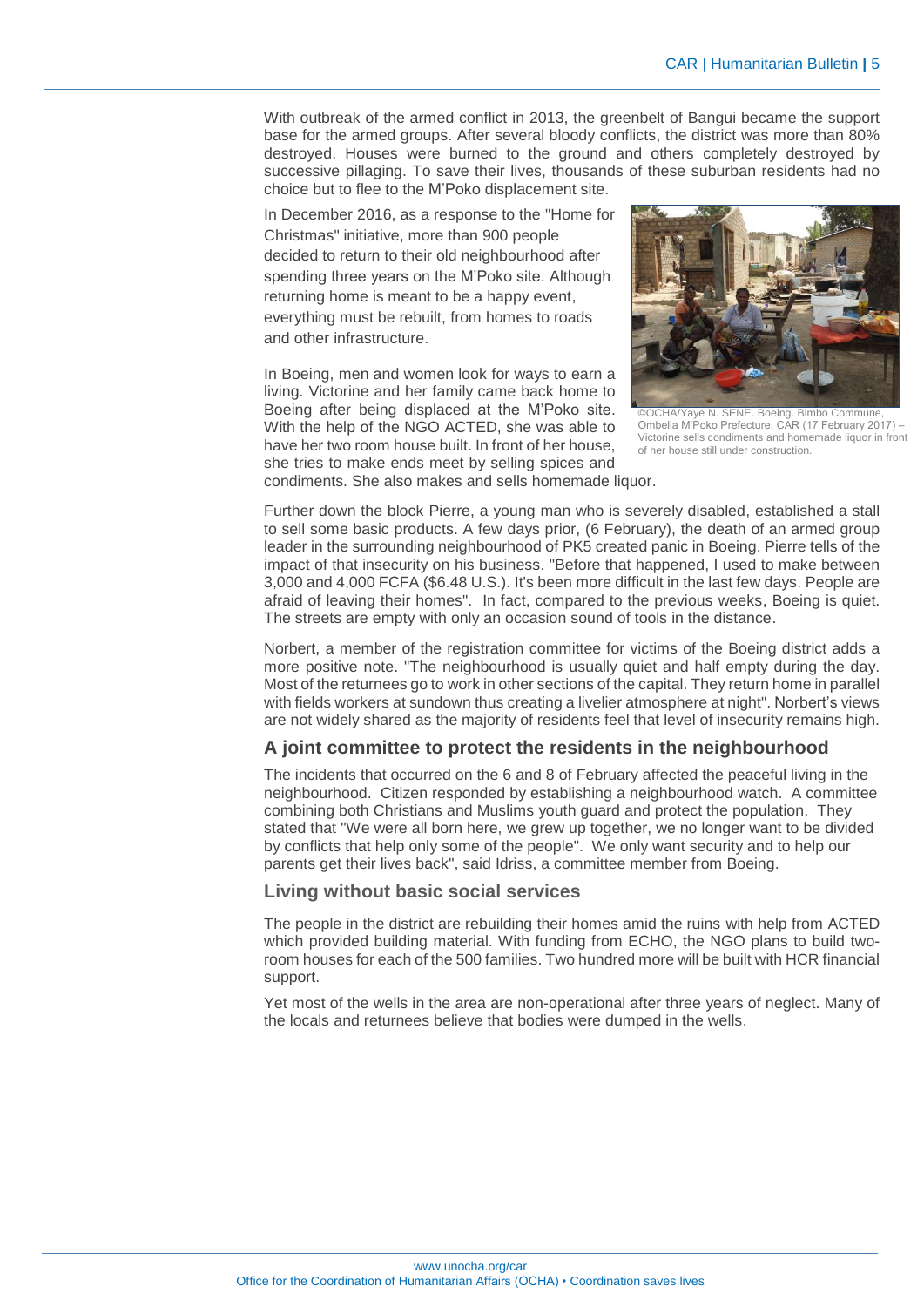Some of the returnees have to go to the nearest PK5 for drinking water more than 800 metres. Some of them turn a blind eye to the quality of the well water and drink it even knowing it might be dangerous. "We go several hundred metres to get drinking water at the neighbouring district. After the February 6 incidents in the 3rd Arrondissement, some are afraid to go to the PK5 and drink contaminated water which may make them sick", explained Derville who returned recently to area.

A survey conducted by the *Fondation suisse de déminage (*FSD) revealed that it is

necessary to drill new wells to support the *Société de distribution d'eau en Centrafrique* (SODECA) network in order to provide the entire district with drinking water. Unfortunately, the drilling project is on hold due to lack of funding.

The district also does not have a health centre. Prior to the final closure of the M'Poko site, the returnees could still go to the health centre operated by Doctors Without Borders (MSF). "We don't know what to do when our children get sick at night. We have to walk to the



©OCHA/Virginie Bero Boeing. Bimbo Commune, Ombella M'Poko Prefecture, CAR (17 February 2017) – A woman stops to catch her breath while wheeling a heavy load of water containers.

Mamadou Mbaïki health centre in the 3rd Arrondissement", says Florence sadly, a returnee from the M'Poko site. A maternity health centre is being built by MSF. Indeed, one of the main concerns is the lack of health facilities.

The Boeing district currently has 200 returned families. Since the "*Noël à la maison*" ("Home for Christmas") initiative by the government with the support from humanitarian workers, thousands of displaced have returned to their former neighbourhoods since December. Twenty sites have been completely or partially closed in Bangui and Bimbo resulting in the return of nearly 12,976 families or 41,339 displaced persons.

# **Alleviating the suffering of vulnerable populations: An** *ADIH* **NGO challenge**

The *Action pour le développement intégral des humains* (ADIH)'s was created in 2012 to support local development. The urgency of the 2013 crisis and the extent of its needs forced the organisation to re-direct its activities towards humanitarian aid in the Mambéré Kadéï, Sangha Mbaéré and Nana Mambéré Prefectures. From its head office in Berbérati, the ADIH NGO is ensuring the provision of health services, education, food security and protection. It is conducting a widespread program to help orphans with funding from INTERACT and Vision Trust International. Thanks to the support from its funding partners, ADIH helped 684 orphans in nine towns across the country: Gamboula, Berberati, Dédé Mokouba, Nola, Carnot, Douaka, Bania. Some of the vulnerable children have registered at school at the (*Faculté de théologie biblique* FATEB) in Bangui.

ADIH is particularly active in assisting Pygmy children in the Sangha Mbaéré and Mambéré Kadéï Prefectures. Pigmy are a minority group often stigmatized and rejected at public schools. As a result, parents are often forced to remove their children from school and revert back to traditional ways like hunting and gathering.

ADIH opened three schools to give the children another chances to obtain their right to an education. These were built in the villages of Yondo, Kanza and Lindjombo in the Bayanga sub-Prefecture 225 kilometres from Berberati. They provide free education to more than 300 Pygmy children. ADIH also supplies them with food rations and look after the teachers. This minority group was not spared from the armed conflicts which erupted in 2013 and the people fled to the forest. Through awareness campaigns and peace and social cohesion messages, ADIH was able to convince the Pygmies fleeing armed groups, maltreatment

*In Bangui and Bimbo, 20 sites were totally or partially closed enabling nearly 12,976 families or 41,339 displaced persons to return home.*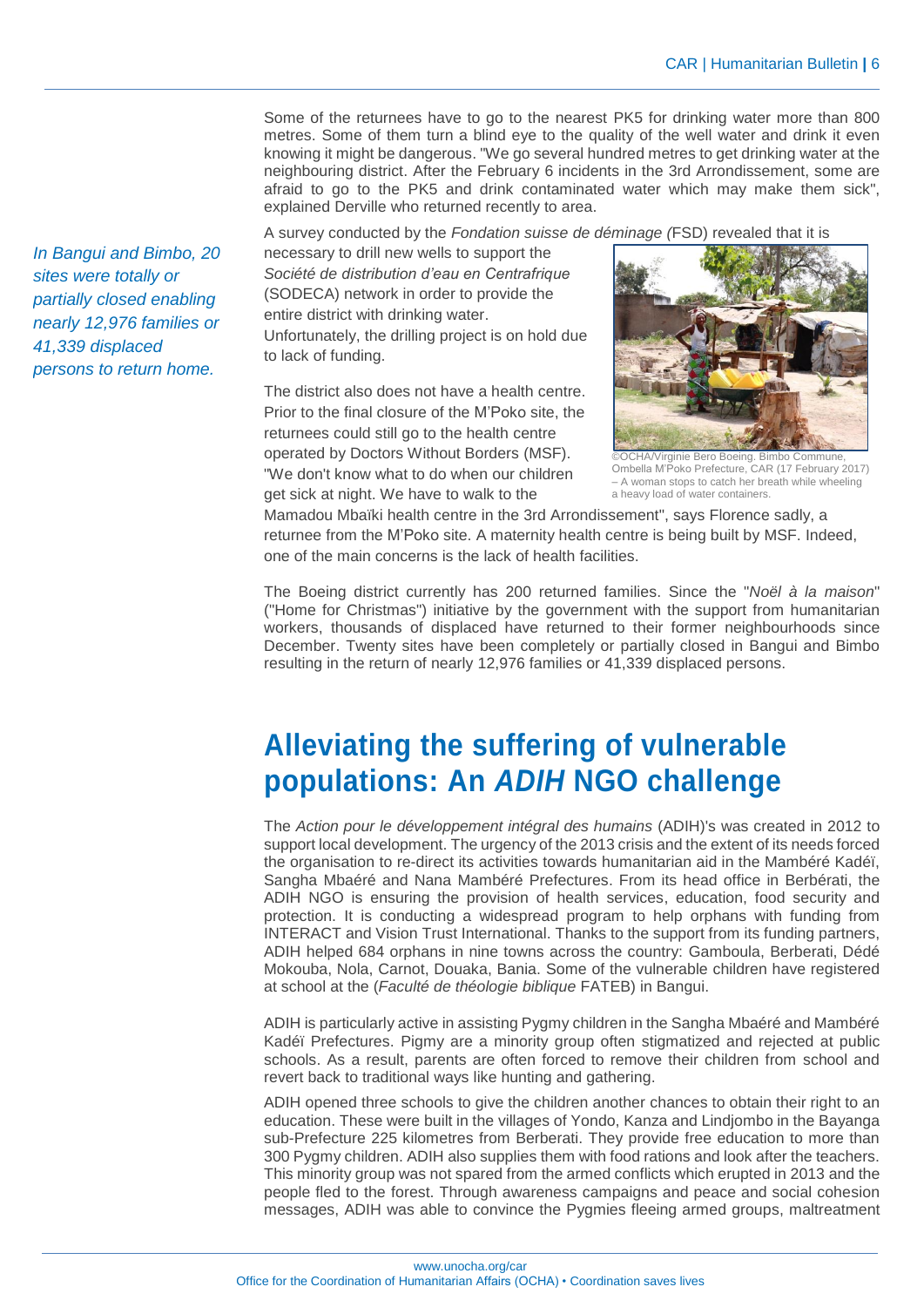and torture to come out of their hidings. Following request by ADIH, FAO funding has allowed Pygmy families to enjoy the benefits of a seeding program. "It's a way of taking care of these minorities and protecting them from being badly treated by other communities", said Sylvain Lima, the Executive Director of ADIH.



© ADIH -NGO- Pygmy children in front of their village school in Kanza.

Moreover, to help reduce the food insecurity in the south-west region of Central Africa in 2016, ADIH, in partnership with FAO, distributed 33,000 tons of planting kits, which included two tons of gardening tools and 31 tons of seeds for 1,000 families. The assistance was provided to a total of 500 families in the Bilolo commune and 500 more in the Yobé Sangha commune. "We are especially pleased with this success because ADIH was the first humanitarian group to reach these villages that were isolated because insecurity and impassable roads" said the elated Executive Director.

As for the health sector, ADIH opened a facility in Gamboula in the Sangha Mbaéré, which has become a district hospital recognized as such by the government. It is a 200 bed hospital with a surgery unit, laboratory, maternity unit, ophthalmology services and a pharmacy. Eight dispensaries were also opened in Bayanga, Nola, Bania, Carnot, Baoro, Douaka and Amadagaza. Services are also provided to HIV-AIDS patients.

Contact ADHI at: Tel: 00 (236) 77 88 11 00 /75 32 09 11

E-mail : limasylvain@gmail.com/josuembami@gmail.com ;

Web: www.adihorganisation.com

BP 13, Berberati

# **The good news**

### **\$6 million for food security in CAR**

The Deputy General Secretary for humanitarian affairs and Emergency Coordinator, Stephen O'Brien, approved the allocation of \$6 million from the Central Emergency Response Fund (CERF), or 3.5 billion CFA francs to assist the humanitarian response for new emergencies in the Central African Republic. This will enable the United Nations World Food Program (WFP) to assist 36,800 people who are recently affected by food insecurity in Kaga Bandoro, Bambari and Bria, because of the increase in the number of crises during the last part of 2016. CERF's



©OCHA/Ali Abdelrahman Abdelmoula Dawoud. Bria, Haute Kotto Prefecture, CAR (25 February 2017) – An example of food produces available at the Bria market.

emergency fund will be used to provide 3,600 tons of food to alleviate emergency food needs for 4 months. Vital assistance will be provided to 12,800 people in Bria and surrounding area, to 10,000 in Bambari, Grimari and surroundings, and 14,000 in the Kaga Bandoro district.